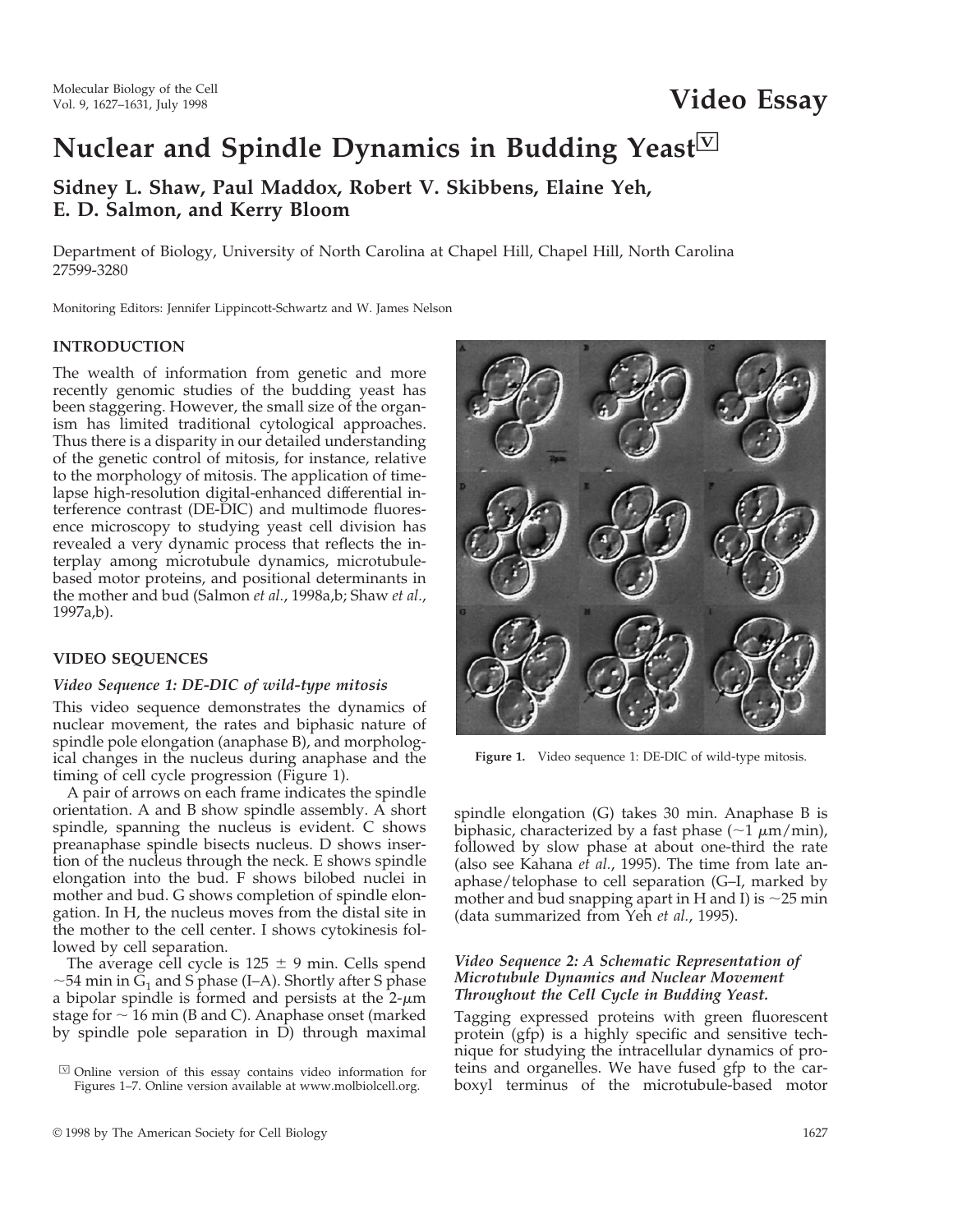

**Figure 2.** Video sequence 2: microtubule dynamics and nuclear movement throughout the cell cycle in budding yeast.

protein cytoplasmic dynein. Dynein-gfp exclusively labels the astral microtubules in budding yeast. Timelapse fluorescence microscopy provided the first views of astral microtubule dynamics in live yeast cells and revealed several new aspects of microtubule function (Figure 2) (Shaw *et al.*, 1997a,b; see also Carminati and Stearns, 1997; Straight *et al*., 1997, for microtubules labeled with Tub1-GFP).

## *Video Sequence 3: Microtubule Growth in G1 Is Coupled to Nuclear Movement*

Dynamic astral microtubules from a single spindle pole body (SPB) push against the cell cortex and propel the nucleus in the opposite direction (Figure 3). High-resolution DIC overlain with fluorescence (right) and fluorescence only (left) images of unbudded  $G_1$ cells are shown. Haploid cells lack an endogenous copy of dynein and contain dynein-GFP. The focus of fluorescence represents the SPB, which could be seen at the edge of the nucleus in DIC (right). A series of 5-min time points at 1-min intervals is displayed from top to bottom. Nuclear movement is from left to right over the time course. The cytoplasmic microtubules were organized into a cone-shaped array facing away from the nucleus. Note the SPB at the leading edge of the nucleus and the cytoplasmic microtubules grow-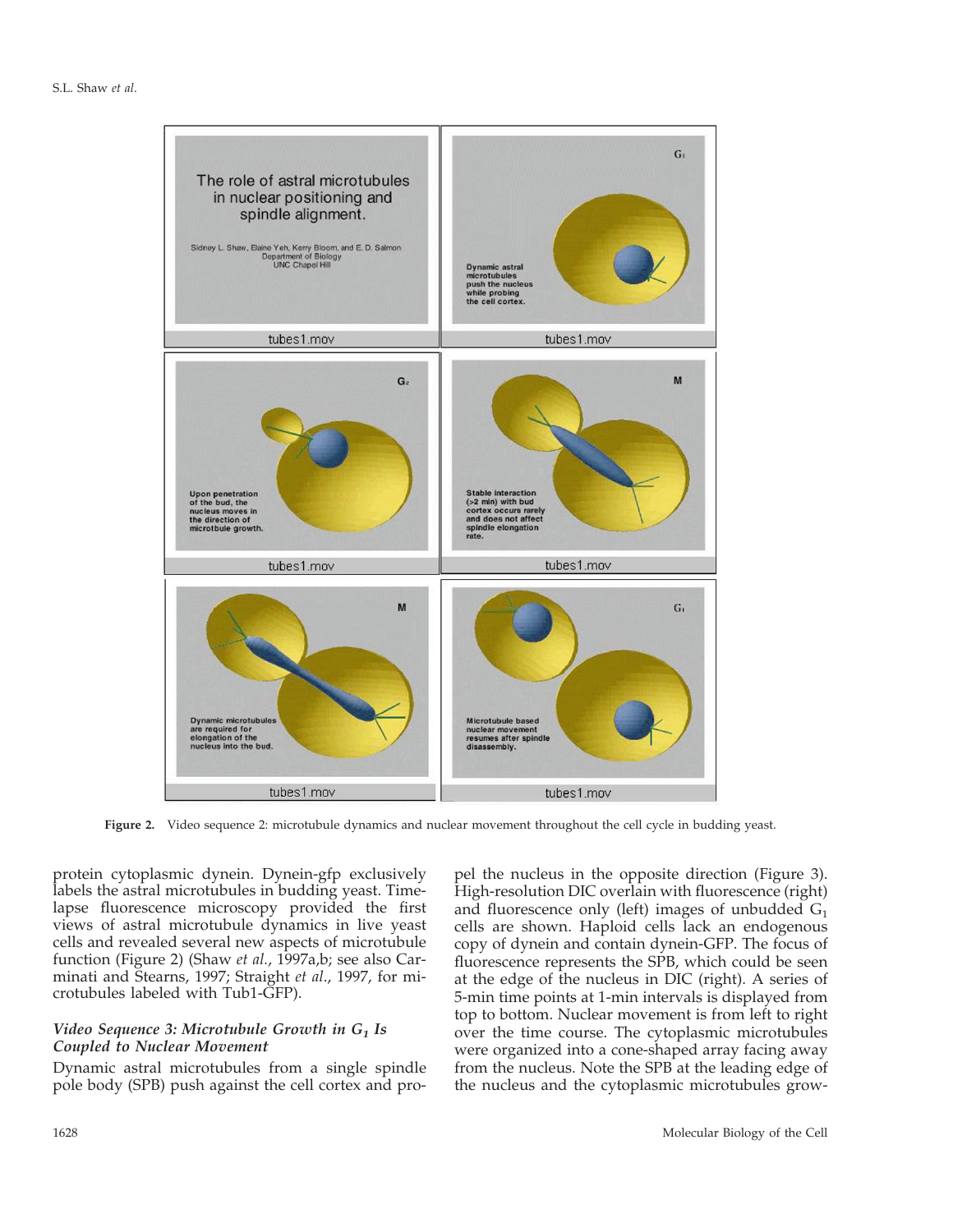

**Figure 3.** Video sequence 3: microtubule growth in  $G_1$  is coupled to nuclear movement. Bar,  $2 \mu m$ .

ing opposite to the direction of movement. As an individual microtubule (or microtubule arrays) extended to the left, the nucleus was propelled rightward.

## *Video Sequence 4: Microtubule Penetration in the Bud Precedes Nuclear Movement to the Bud*

The ability of astral microtubules to find the bud and orient the spindle along the mother–bud axis is critical in a cell that chooses the site of cell division before making a mitotic spindle. Astral microtubules are reported to be oriented toward the site of bud growth before bud emergence. However, as shown in the time-lapse DE-DIC images, the nucleus is very dynamic and moves with a high degree of freedom in unbudded cells in a direction away from microtubule growth. Imaging of astral microtubules with dyneingfp reveals that only after cytoplasmic astral microtubules penetrate the bud does the nucleus migrate to the bud neck (Figure 4). Unbudded haploid cells containing dynein-GFP were captured in the process of bud emergence. A series of DIC (right) and fluorescence (left) images over the time course indicated in



**Figure 4.** Video sequence 4: microtubule penetration in the bud precedes nuclear movement to the bud. Bar,  $2 \mu m$ .

the bottom left (in minutes) is shown from top to bottom, in consecutive series. In the top left quadrant, the unbudded cell has a single SPB (embedded in the nuclear envelope), that is positioned at  $\sim$ 5 o'clock. In the next sequence, the SPB has migrated to  $\sim$ 7 o'clock. Note that the astral microtubules trail the SPB and form a conical array. The position of bud emergence is 6 o'clock (see 47 min). The SPB migrates around the cell periphery until the 9–10 o'clock position (47 min), well past the emerging bud. At this time, a long microtubule  $(7 \mu m)$  can be seen extended toward and into the bud. The nucleus migrates in the direction of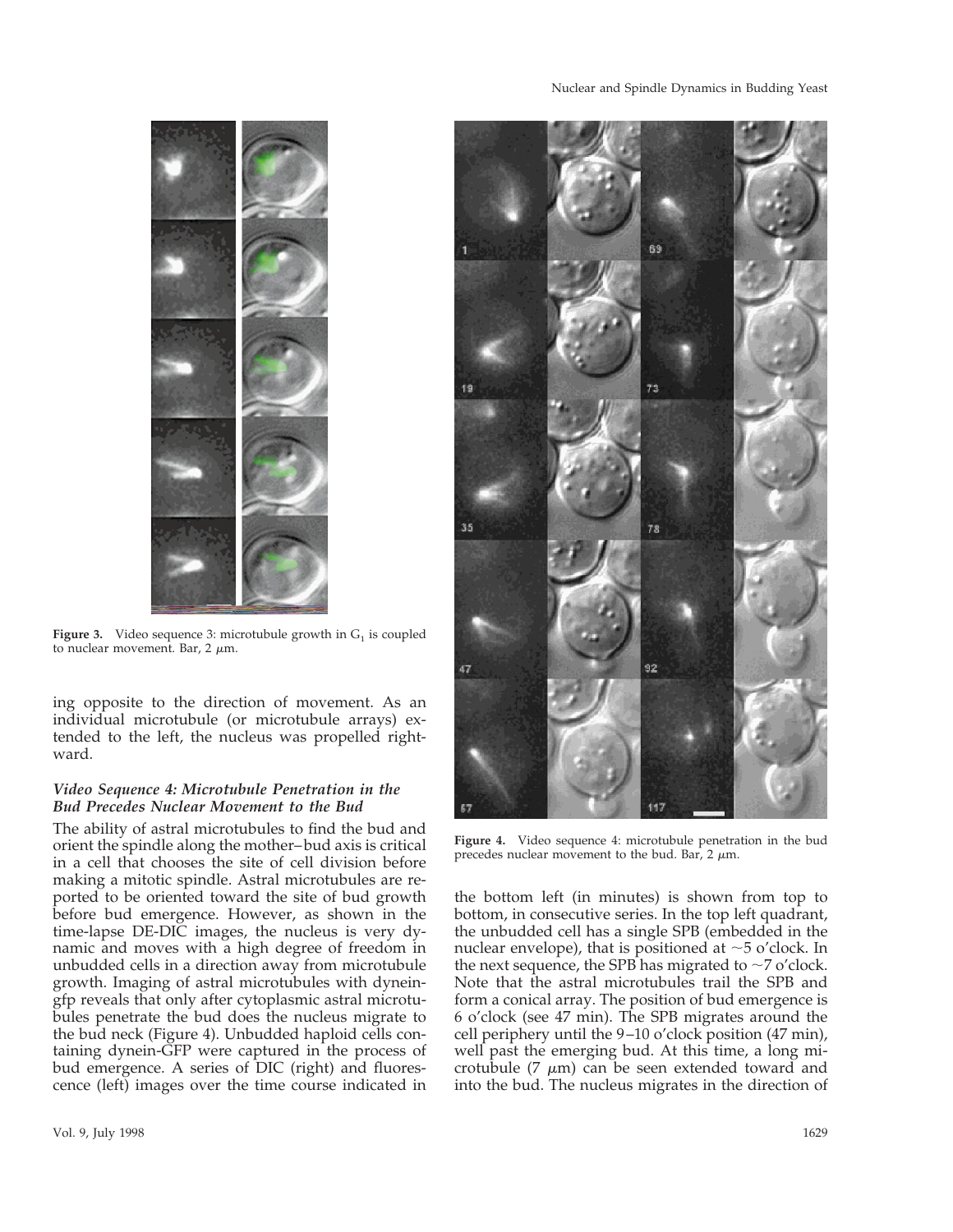

Figure 5. Video sequences 5 and 6: differential timing of the dynein-gfp accumulation of spindle poles. Bar, 2  $\mu$ m.

the bud after microtubule penetration of the bud (57–69 min). The nucleus continues toward the bud neck, in the direction of the microtubule over the next 23 min (69–92 min). Fluorescently labeled SPBs were apparent at 117 min.

# *Video Sequence 5: Differential Timing of Dynein-gfp Accumulation on Spindle Poles*

Each cell is born with a single SPB. After SPB duplication, the astral microtubules originate from a bridge structure between the two spindle poles (Byers and Goetsch, 1975). Once the SPBs separated during spindle formation, cytoplasmic dynein remained associated with one pole, typically the pole destined for the bud (see movie). There was a temporal delay  $(\sim 10$ min) after visible separation of the spindle poles before the second SPB accumulated cytoplasmic dynein.

# *Video Sequences 5 and 6: Spindle Elongation in Anaphase*

Figure 5 shows DIC (bottom) and fluorescence (top)

images demonstrating the sequence of anaphase SPB separation. Two SPBs (stored in DIC) of equal intensity can be seen in the top left 10 min before anaphase onset. The SPB closest to the neck is destined for the bud. The nucleus can be seen in DIC where the positions of the spindle poles have been denoted by an asterisk. By 10 min, the fast portion of anaphase is complete, and by 15 min after anaphase onset, a microtubule from one SPB extends into the bud to the tip of the budded cell. Note that the nucleus spans the neck at this time point (15 min after anaphase onset) and that the spindle pole does not lead the nucleus. The microtubule in the bud shortens with spindle elongation (5-min intervals, 15–25 min). The cytoplasmic microtubules associated with the SPB destined for the mother cell remain short and distant from the cortex as the SPB moves toward the base of the mother cell. The cytoplasmic microtubules associated with SPB that are not in contact with the cortex remain dynamic. Note that upon spindle disassembly the nuclei in both the



**Figure 6.** Video sequence 6: spindle elongation in anaphase.